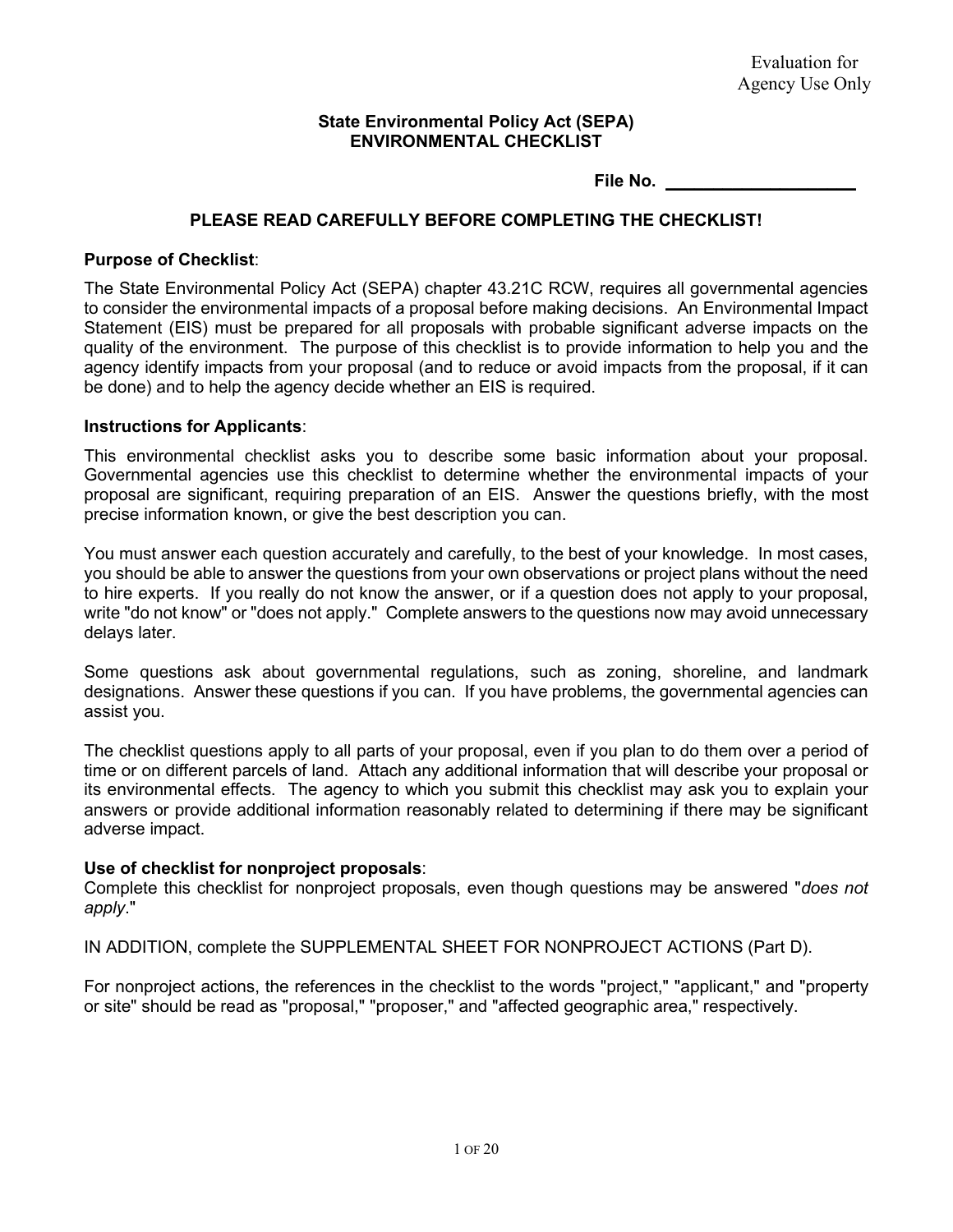# **A. BACKGROUND**

### 1. **Name of proposed project**:

- 2. **Applicant**: Whipple Consulting Engineers, Inc. Address: *21 S. Pines Road*  City/State/Zip: *Spokane Valley, WA, 99206* Phone: *(509) 893-2617*
- 3. **Agent or Primary Contact**: Whipple Consulting Engineers, Inc., Todd R. Whipple, P.E. Address: *21 S. Pines Road* City/State/Zip: *Spokane Valley, WA, 99206* Phone: *(509) 893-2617*

#### 4. **Location of Project**:

Address: *No address* Section: *03* Quarter: *NW* Township: *24N* Range: *43E* Tax Parcel Number(s): *34032.0494*

- 5. Date checklist prepared: *June 29, 2021*
- 6. Agency requesting checklist: *City of Spokane, Washington*
- 7. Proposed timing or schedule (including phasing, if applicable): *The initial phase of this project is to begin construction in Winter of 2021. The overall project may be phased due to market conditions. A future project may develop the western 1/3 of the project site. At that time, an updated SEPA document will be provided that may reference this document, should one be required.*
- 8. a. Do you have any plans for future additions, expansion, or further activity related to or connected with this proposal? If yes, explain: *Yes, a future project is anticipated to develop the approximately westerly 1/3 of the project site into three commercial lots. The type and nature of the proposed commercial development is yet to be determined.*
	- b. Do you own or have options on land nearby or adjacent to this proposal? If yes, explain: *Yes, the owner of this property also owns parcel no. 34032.0493, which houses a small cell tower and a series of electrical transformers.*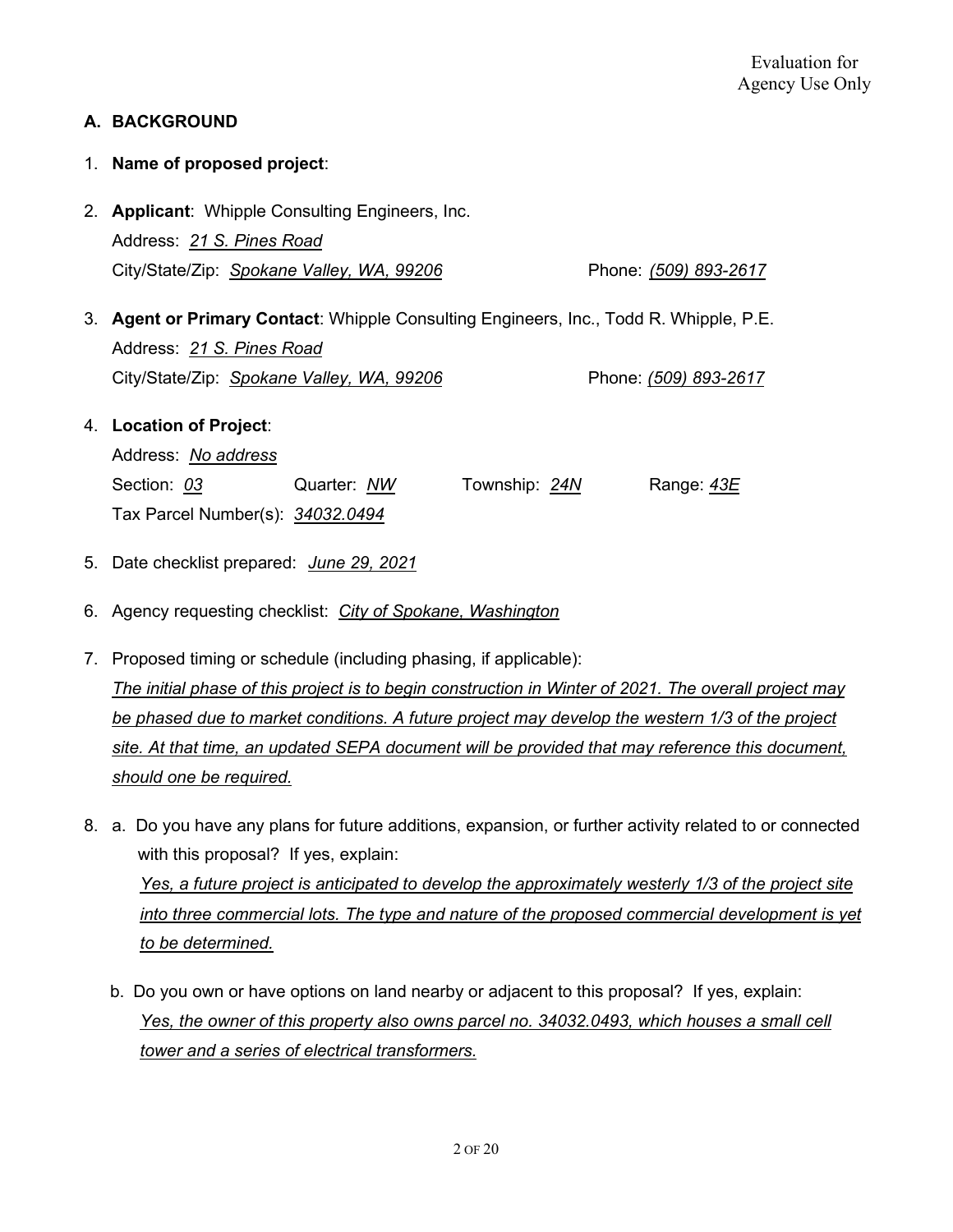- 9. List any environmental information you know about that has been prepared, or will be prepared, directly related to this proposal: *SEPA checklist, geotechnical evaluation, Trip Generation and Distribution letter.*
- 10. Do you know whether applications are pending for governmental approvals of other proposals directly affecting the property covered by your proposal? If yes, explain: *No known applications are pending for governmental approvals of other proposals directly affecting the property covered by this proposal.*
- 11. List any government approvals or permits that will be needed for your proposal, if known: *Binding Site Plan, construction, building, street obstruction and SRCAA Clean Air permits, potential street permits from Spokane County for 55th Avenue improvements and other permits that are as of yet unknown.*
- 12. Give brief, complete description of your proposal, including the proposed uses and the size of the project and site. There are several questions later in this checklist that ask you to describe certain aspects of your proposal. You do not need to repeat those answers on this page. *This project proposes to divide 8.62 acres +/- into four lots under a BSP, one of which will be developed into a 145-bed, 121,605 sf assisted care facility. The remaining part of the property will be divided into three commercial properties to be developed at a later date. The remaining three lots are anticipated to support up to 30,000 square feet of retail space. This project will be phased.*
- 13. Location of the proposal: Give sufficient information for a person to understand the precise location of your proposed project, including a street address, if any, and section, township and range, if known. If a proposal would occur over a range of area, provide the range or boundaries of the site(s). Provide a legal description, site plan, vicinity map, and topographic map, if reasonably available. While you should submit any plans required by the agency, you are not required to duplicate maps or detailed plans submitted with any permit application related to this checklist. *This project is located on parcel number 34032.0494, bounded by 53rd Avenue, Fiske Street, 55th Avenue and Regal Street. The site is located in the northwest quarter of Section 03, Township 24N, Range 43E, W.M. To the north, east, and northwest of the site are residential housing units, to the south of the site are commercial buildings, and to the southwest of the site is a post office. Please see the site plan for a legal description.*
- 14. Does the proposed action lie within the Aquifer Sensitive Area (ASA)?  **⊠Yes** □No The General Sewer Service Area? ☒Yes ☐No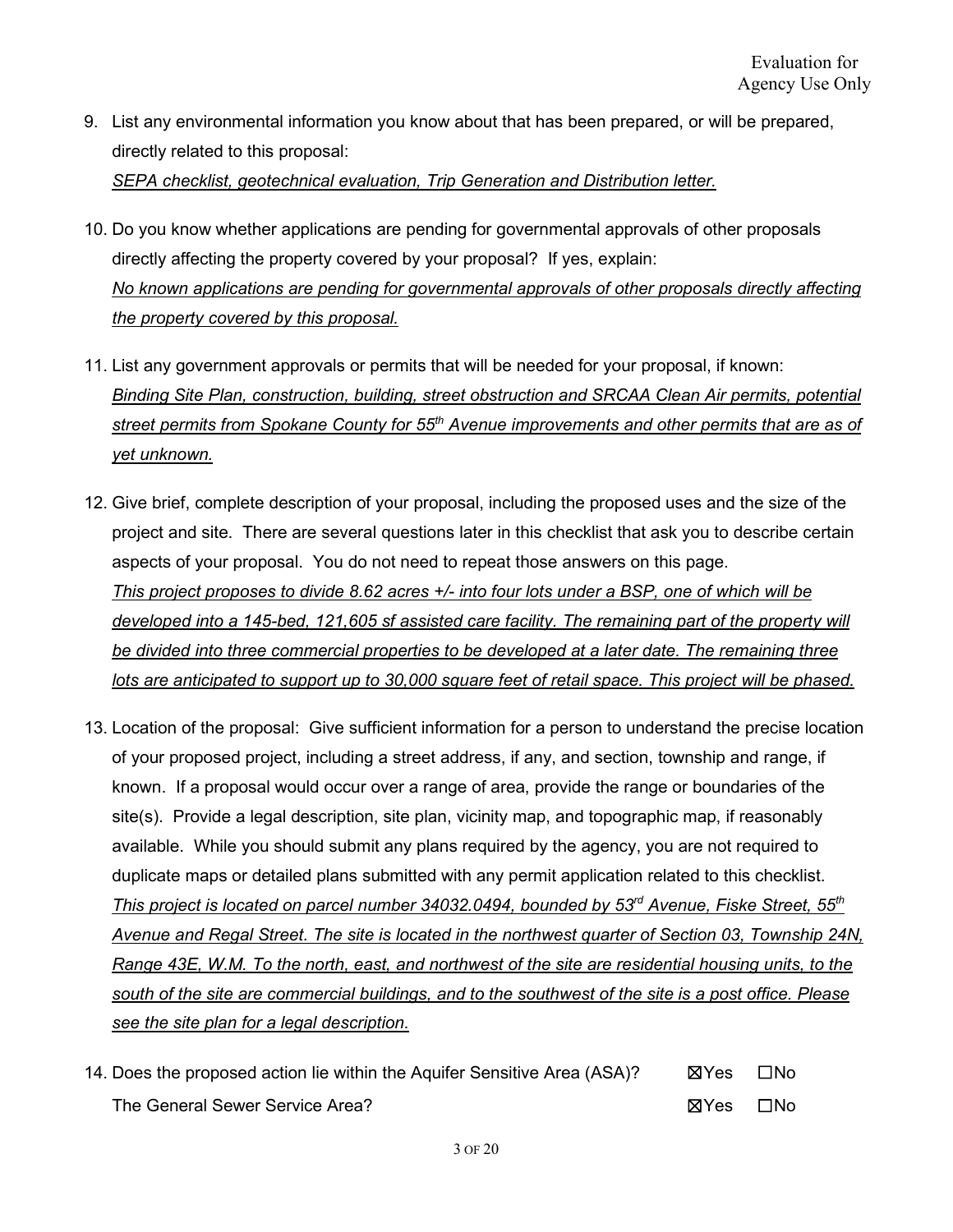The Priority Sewer Service Area? ☒Yes ☐No The City of Spokane? ☒Yes ☐No

- 15. The following questions supplement Part A.
	- a. Critical Aquifer Recharge Area (CARA) / Aquifer Sensitive Area (ASA)
		- (1) Describe any systems, other than those designed for the disposal of sanitary waste installed for the purpose of discharging fluids below the ground surface (includes systems such as those for the disposal of stormwater or drainage from floor drains). Describe the type of system, the amount of material to be disposed of through the system and the types of material likely to be disposed of (including materials which may enter the system inadvertently through spills or as a result of firefighting activities). *This proposal, laying in the high susceptibility area of CARA and within the Aquifer Sensitive Area (ASA), will use stormwater disposal methods consistent with Spokane Regional Stormwater Manual (SRSM), which may include grassed percolation areas, evaporation ponds, L.I.D. Ponds, drywells and gravel galleries depending upon soil types at the locations of the proposed facilities. Anticipated rate will be appropriate for the design option chosen.*

*At this time the volume is unknown. Because the system will follow the SRSM there will be dead storage component of 0.5' or more in each swale or pond area that should limit direct discharge of items used in the home as well as firefighting activities. A preliminary or concept storm analysis will be submitted as a part of this application should one be requested.*

*(2)* Will any chemicals (especially organic solvents or petroleum fuels) be stored in aboveground or underground storage tanks? If so, what types and quantities of material will be stored? *After development it would be expected that commercial volumes of these types of chemicals will be stored per state law above ground in appropriately sized containers of less* 

*than 5 gallons. During construction, no chemicals will be stored on site.*

(3) What protective measures will be taken to ensure that leaks or spills of any chemicals stored or used on site will not be allowed to percolate to groundwater. This includes measures to keep chemicals out of disposal systems. *Applicable BMP's will be used during construction to contain any leaks or spills if they occur* 

*from vehicle refueling and oiling operations. After development, small leaks or spills will be adequately handled per state regulations prior to leaving hard surface areas.*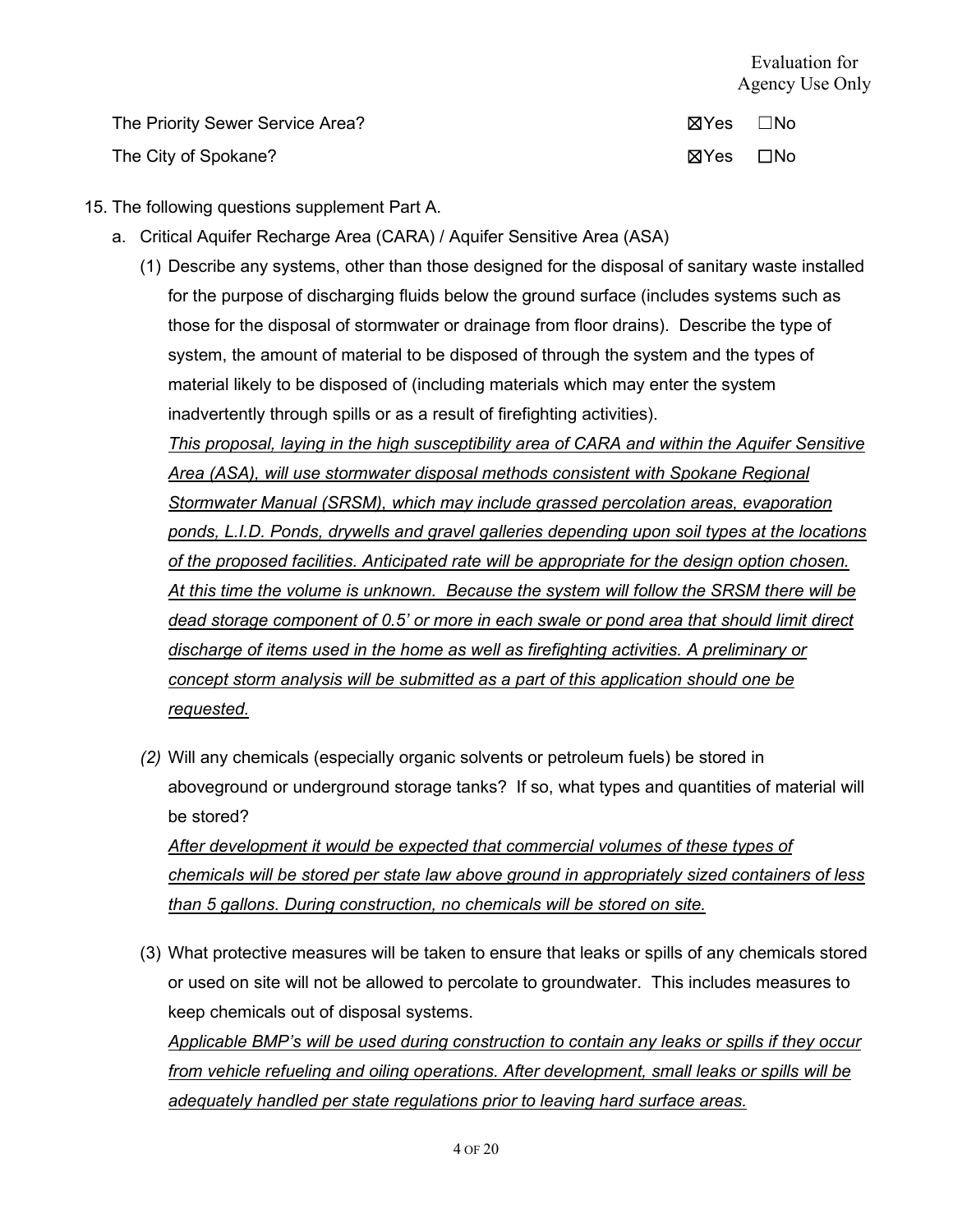(4) Will any chemicals be stored, handled or used on the site in a location where a spill or leak will drain to surface or groundwater or to a stormwater disposal system discharging to surface or groundwater?

*With the development, no commercial distribution volumes of chemicals are expected to be stored onsite at this time. If further development includes such chemicals, a separate SEPA checklist and additional agency coordination would be anticipated. During construction,*  refueling and oiling operations for construction equipment will occur. The contractor will *maintain strict spill and remediation protocols. After development, small volumes of chemicals are expected to be used and all spills cleaned up in keeping with the limited amount spilled; therefore, no protective measures are proposed.*

*Should large volumes be stored on site by future projects, the developer will be required to apply for applicable permits set forth by the City of Spokane, Spokane County, and the Washington State Department of Ecology.*

- b. Stormwater
	- (1) What are the depths on the site to groundwater and to bedrock (if known)? *Based on available well logs, the depth to groundwater is approximately 100 feet, depth to bedrock varies from 0.5 feet +/- to 4.5 feet +/-.*
	- (2) Will stormwater be discharged into the ground? If so, describe any potential impacts. *As this site is underlain by a basalt rock outcrop, very little treated stormwater is expected to be discharged to the underlying soils. While basalt is known to accept water for infiltration as it is somewhat porous, the limitation is in the range of 1.54 x 10-4 cfs/sf of contact area or less. Contact area is defined as pond bottoms and saturated sides of the infiltration basin. For this project, a retention pond will be approximately sized to store and include an outflow and control structure in the case that it overflows. This project would expect to utilize the existing storm system in Regal that discharges to Hazel's Creek at allowable discharge rates.*

### **B. ENVIRONMENTAL ELEMENTS**

- **1. Earth**
	- a. General description of the site (check one):

|  |  |  |  | $\boxtimes$ Flat $\Box$ Rolling $\Box$ Hilly $\Box$ Steep slopes $\Box$ Mountainous |  |
|--|--|--|--|-------------------------------------------------------------------------------------|--|
|--|--|--|--|-------------------------------------------------------------------------------------|--|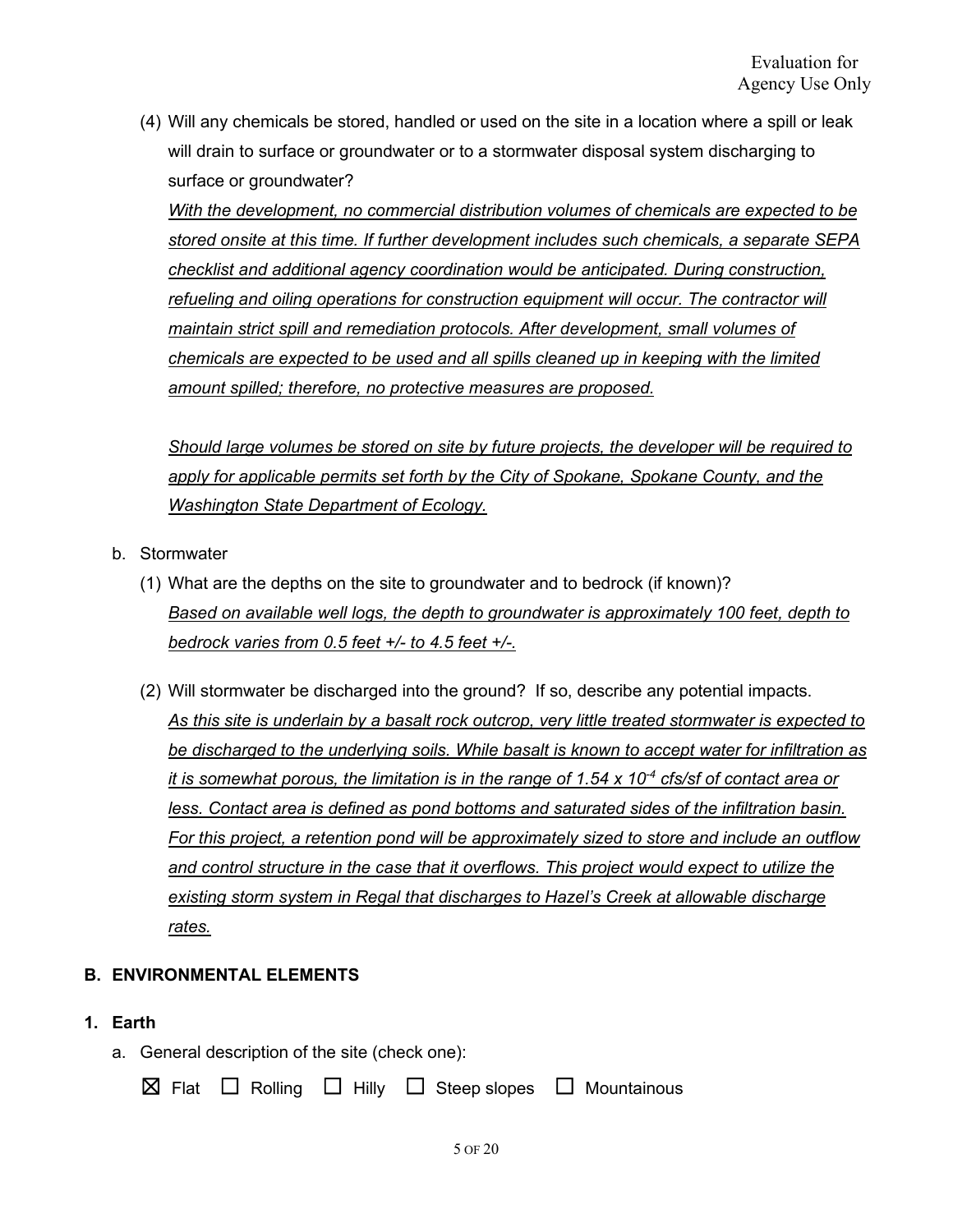Other: The site generally slopes from southeast to northwest  $(53<sup>rd</sup>$  and Regal intersection).

- b. What is the steepest slope on the site (approximate percent slope)? *The steepest slope on site is approximately 20 percent at the southeast corner of the property.*
- c. What general types of soils are found on the site (for example, clay, sand, gravel, peat, muck)? If you know the classification of agricultural soils, specify them and note any agricultural land of long-term commercial significance and whether the proposal results in removing any of these soils.

*The site topography is generally flat with stockpiles and includes the following soil types: 7106–Urban land, sandy substratum, 0 to 15 percent slopes 7150–Urban land-Seaboldt, disturbed complex, 0 to 3 percent slopes.*

d. Are there surface indications or history of unstable soils in the immediate vicinity? If so, describe. *There are no onsite indications of unstable soils per the geotechnical report. The geotechnical* 

*report indicated shallow bedrock was present 0.5 feet +/- to 4.5 feet +/- below grade.* 

- e. Describe the purpose, type, total area, and approximate quantities and total affected area of any filling, excavation, and grading proposed. Indicate source of fill. *Proposed grading will be for utilities, access roads and building pads. The grading would involve removal of organics, preparation of subgrade, utility (wet & dry) installation, access aisle and parking lot grading and the preparation of building pads. This will occur over the entire site. While the site has previously been graded, we anticipate the movement of up to 40,000 cy of material onsite. No export or import is anticipated at this time; however, if any import or export of materials is required, it shall be from/to a preapproved source/destination and coordinated with the City of Spokane per any haul route standards that may exist. Please take note that a separate grading application may be made at a later date as a phase of the noted project and should be considered a part of the consolidated permit process.*
- f. Could erosion occur as a result of clearing, construction, or use? If so, generally describe. *Some minor localized erosion from wind and rain may occur during construction but would be mitigated through the use of appropriate BMPs and generally remain onsite. No erosion would be expected from the proposed use of the site as surfaces would be stabilized by paving, concrete, building, and landscaping. All critical areas, if any, will be protected and a SWPPP and NOI will be prepared prior to land disturbing activities.*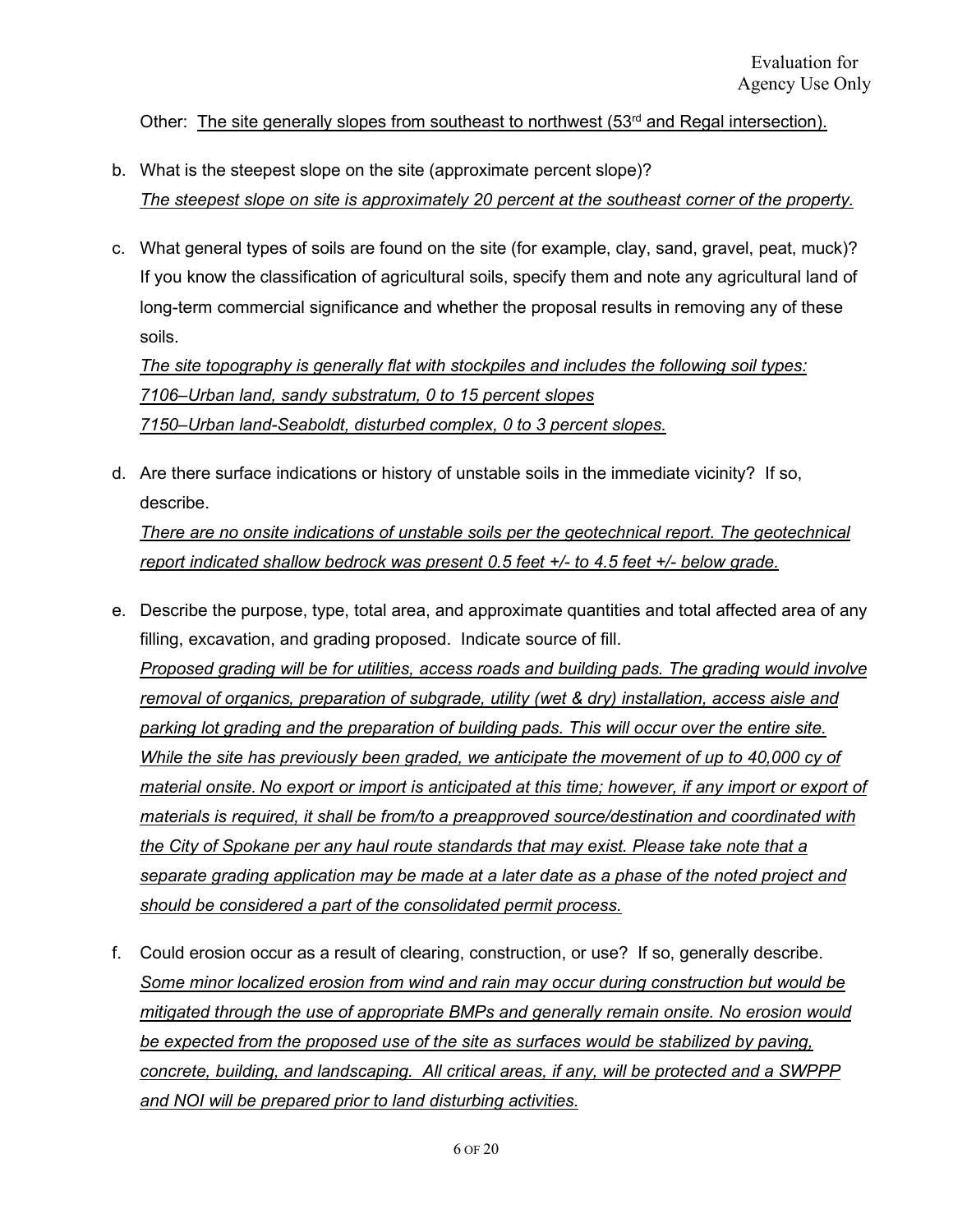- g. About what percent of the site will be covered with impervious surfaces after project construction (for example, asphalt, or buildings)? *Approximately 50% to 75% of the project may be covered with impervious surfaces after project construction.*
- h. Proposed measures to reduce or control erosion or other impacts to the earth, if any: *Erosion will be reduced and controlled through the use of appropriate BMPs during construction and stabilization of disturbed soils by paving, concrete, buildings, and landscaping following construction.*

### **2. Air**

a. What type of emissions to the air would result from the proposal during construction, operation, and maintenance when the project is completed? If any, generally describe and give approximate quantities if known.

*During construction some fugitive dust could be expected, although the intent of the permits would be to control this instance through watering, hydroseeding, or other BMPs. Additionally, there will be exhaust fumes from construction equipment, etc. At the completion of construction, air emissions may be from appliances such as dryers and gas furnaces, exhaust from lawn maintenance equipment, vehicles and personal entertainment activities such as barbecuing.*

- b. Are there any off-site sources of emissions or odor that may affect your proposal? If so, generally describe. *There are no off-site sources of emissions or odor known at this time.*
- c. Proposed measures to reduce or control emissions or other impacts to air, if any: *All site development shall comply with the Spokane Regional Clean Air Agency air emissions requirements concerning construction.*

# **3. Water**

- a. SURFACE WATER:
	- (1) Is there any surface water body on or in the immediate vicinity of the site (including yearround and seasonal streams, saltwater, lakes, ponds, wetlands)? If yes, describe type and provide names. If appropriate, state what stream or river it flows into. *No surface bodies of water exist on or in the immediate vicinity to the site.*
	- (2) Will the project require any work over, in, or adjacent to (within 200 feet) the described waters? If yes, please describe and attach available plans.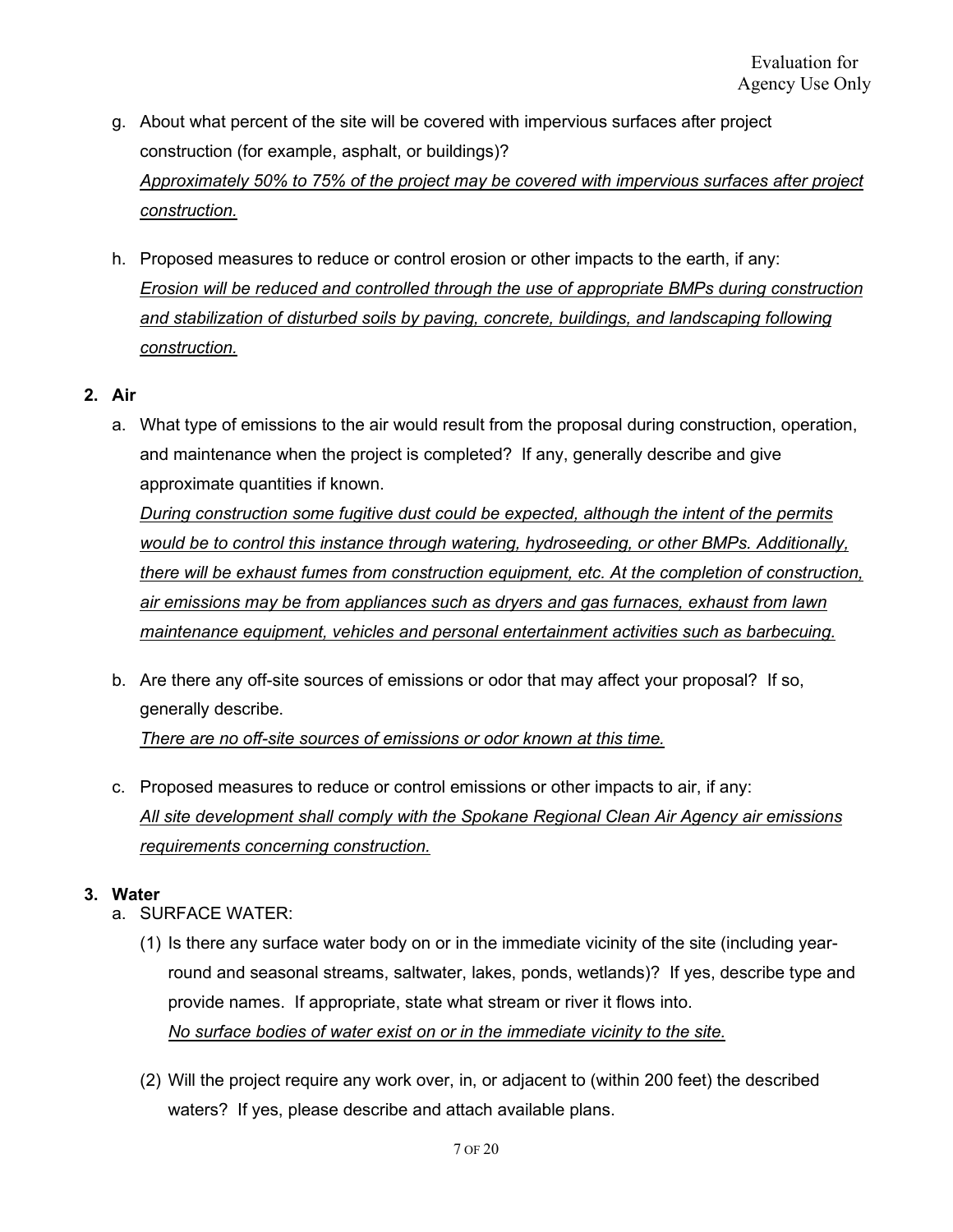*No, as this project does not have surface water on or adjacent to the site.*

(3) Estimate the amount of fill and dredge material that would be placed in or removed from the surface water or wetlands and indicate the area of the site that would be affected. Indicate the source of fill material.

*No fill or dredge material are proposed to be placed in, or removed from, any surface waters or wetlands proper as none exist onsite.*

- (4) Will the proposal require surface water withdrawals or diversions? If yes, give general description, purpose, and approximate quantities if known. *No, the project will not require surface water withdrawals or diversions.*
- (5) Does the proposal lie within a 100-year floodplain? If so, note location on the site plan. *No, this proposal does not lie within a 100-year floodplain.*
- (6) Does the proposal involve any discharge of waste materials to surface waters? If so, describe the type of waste and anticipated volume of discharge. *No waste materials will be discharged to surface waters as the site will be connected to public sewer.*

# b. GROUNDWATER:

(1) Will groundwater be withdrawn from a well for drinking water or other purposes? If so, give a general description of the well, proposed uses and approximate quantities withdrawn from the well. Will water be discharged to groundwater? Give general description, purpose, and approximate quantities if known.

*No groundwater will be withdrawn from this site. All potable water used will be provided by the local purveyor per their existing water right. All future runoff will be treated in the catchment areas before being infiltrated or metered out to the Hazel's Creek stormwater system. Any waste spills on site will/would be contained within project swales and will/would be easily remediated prior to any discharge to groundwater.*

(2) Describe waste material that will be discharged into the ground from septic tanks or other sources, if any (for example: Domestic sewage; industrial, containing the following chemicals…; agricultural; etc.). Describe the general size of the system, the number of such systems, the number of houses to be served (if applicable), or the number of animals or humans the system(s) are expected to serve.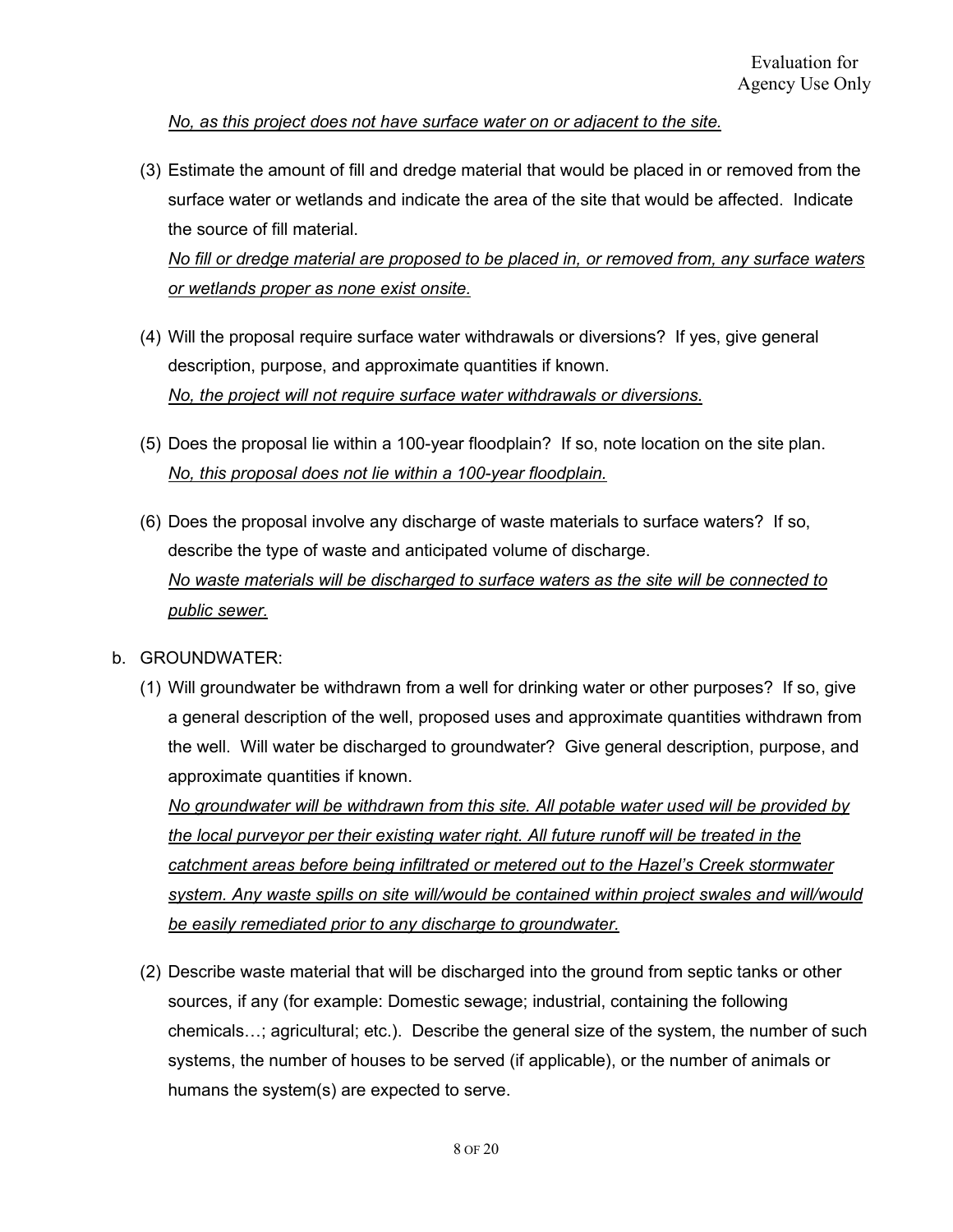*No wastewater will be discharged via septic or other onsite systems. The subject site is in the City of Spokane utility service area and will be served by public sewer.*

- c. WATER RUNOFF (INCLUDING STORMWATER):
	- (1) Describe the source of runoff (including stormwater) and method of collection and disposal if any (include quantities, if known). Where will this water flow? Will this water flow into other waters? If so, describe.

*The source of runoff from this site after completion of the binding site plan and from the constructed elements of the plat including but not limited to commercial buildings, streets, sidewalks, driveways, lawns, open spaces, etc. The intent is to convey stormwater to catchments or pond areas to treat, store and ultimately discharge the treated stormwater as required and allowed by the SRSM and the City of Spokane to the Hazel's Creek stormwater system.*

- (2) Could waste materials enter ground or surface waters? If so, generally describe. *No, as stormwater is required to be treated. All future runoff will be treated in the catchment areas before being infiltrated or metered out to the Hazel's Creek stormwater system. Any waste spills on site will/would be contained within project swales and will/would be easily remediated prior to any discharge to groundwater.*
- (3) Does the proposal alter or otherwise affect drainage patterns in the vicinity of the site? If so, describe.

*No, the project does not propose to alter any natural drainage patterns.*

d. PROPOSED MEASURES to reduce or control surface, ground, and runoff water, and drainage patter impacts, if any.

*The project will be developed following the requirements for stormwater as outlined in the SRSM.* Additional measures, if any, will be added if required during the design and approval *process with the City of Spokane and any other affected agencies.*

### **4. Plants**

| a. Check the type(s) of vegetation found on the site:                     |  |  |  |
|---------------------------------------------------------------------------|--|--|--|
| Deciduous trees: $\Box$ alder $\Box$ maple $\Box$ aspen $\boxtimes$ other |  |  |  |
| Other: Deciduous trees on site                                            |  |  |  |
| Evergreen trees: $\Box$ fir $\Box$ cedar $\boxtimes$ pine                 |  |  |  |
| Other:                                                                    |  |  |  |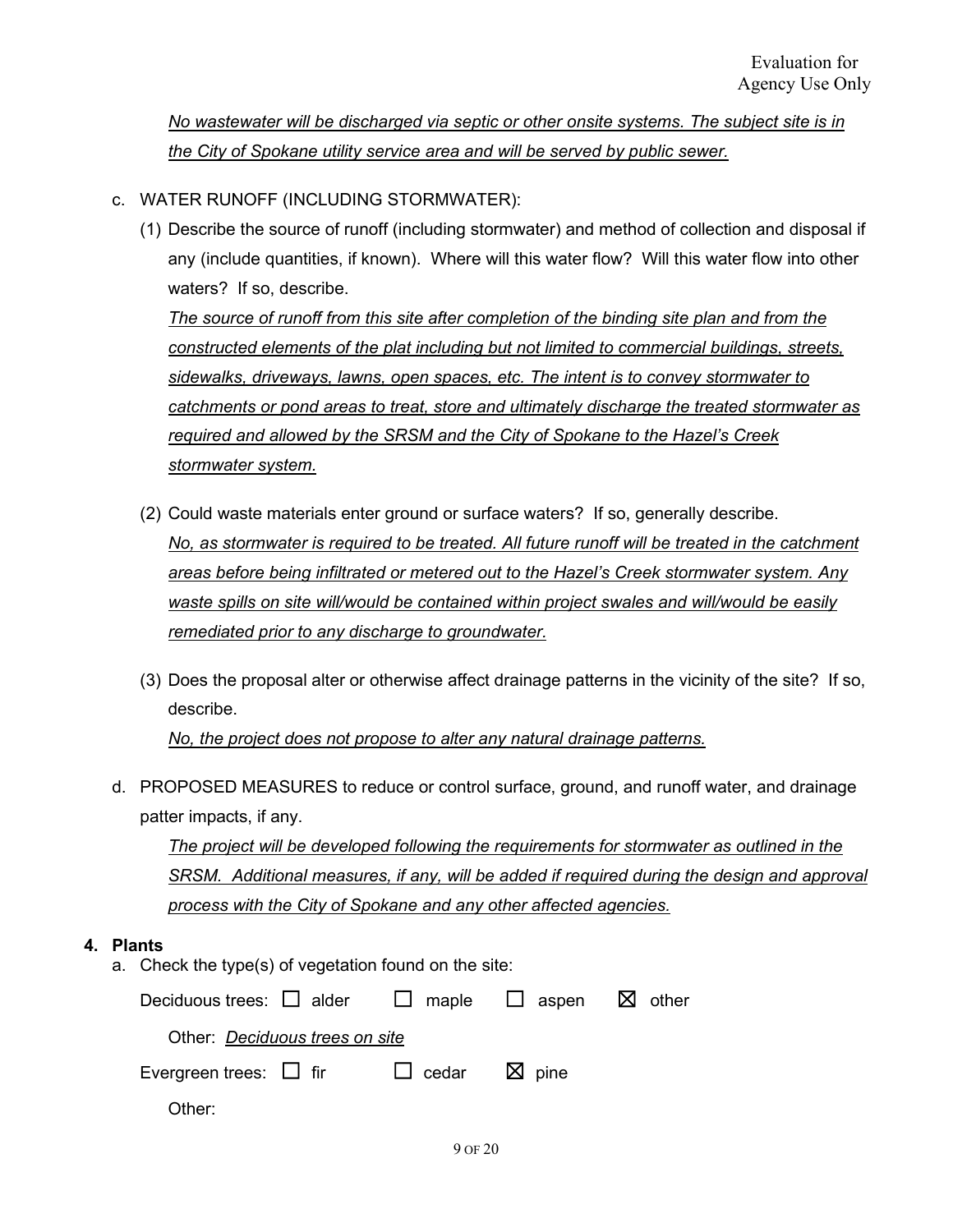| shrubs                                                                                       | $\boxtimes$ grass |                                                  | $\Box$ pasture $\Box$ crop or grain            |
|----------------------------------------------------------------------------------------------|-------------------|--------------------------------------------------|------------------------------------------------|
|                                                                                              |                   | orchards, vineyards or other permanent crops     |                                                |
| Wet soil plants:                                                                             | cattail           | $\Box$                                           | buttercup $\Box$ bullrush $\Box$ skunk cabbage |
| Other:                                                                                       |                   |                                                  |                                                |
| Water plants:                                                                                |                   | $\Box$ water lily $\Box$ eelgrass $\Box$ milfoil |                                                |
| Other:                                                                                       |                   |                                                  |                                                |
| Any other types of vegetation:                                                               |                   |                                                  |                                                |
| Shrubs, grasses, and mosses consistent with vacant land in an arid environment and a single- |                   |                                                  |                                                |
| family residence.                                                                            |                   |                                                  |                                                |

- b. What kind and amount of vegetation will be removed or altered? *It should be expected that all vegetation onsite will be removed.*
- c. List threatened and endangered species known to be on or near the site: *A review of the WDFW Priority Habitat Species mapper reveals no threatened or endangered species on or near the site. A review of the USDFW IPaC reveals no endangered species on site. Water Howellia is known to be within range of the site; however, the presence of Water Howellia is unlikely due to its habitat in ponds and streams which do not exist onsite.*
- d. Proposed landscaping, use of native plants, or other measures to preserve or enhance vegetation on the site, if any: *Non-impervious areas of the site will be landscaped with a combination of trees, shrub, groundcover, and grass. A landscape plan will be provided for this project. Native species will be recommended.*
- e. List all noxious weeds and invasive species known to be on or near the site: *No noxious weeds or invasive species are known to be on or near the site; however, the site was graded, and some invasive or noxious weeds may be present but have been locally controlled by herbicides.*

### **5. Animals**

a. Check *and* List any birds and other animals which have been observed on or near the site or are known to be on or near the site: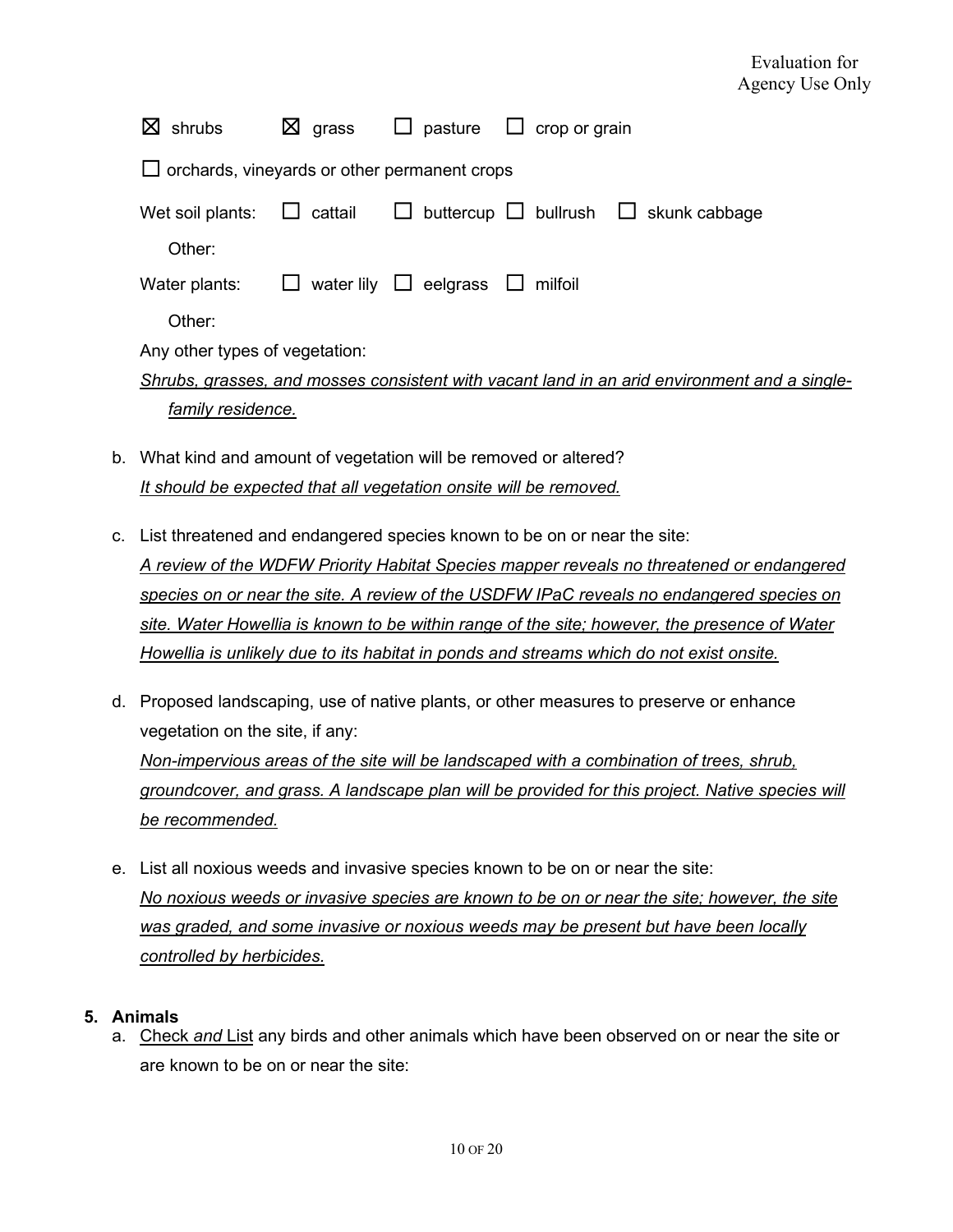| Birds:   | hawk<br>IXI. | heron  | $\boxtimes$ eagle | songbirds<br>⊠                                                                                |                                                                                                 |
|----------|--------------|--------|-------------------|-----------------------------------------------------------------------------------------------|-------------------------------------------------------------------------------------------------|
|          |              |        |                   | Other: Migratory birds known to be in the general vicinity of the site according to IPaC      |                                                                                                 |
|          |              |        |                   |                                                                                               | include Bald Eagle, Cassin's Finch, Lesser Yellowlegs, Olive-sided Flycatcher, and Rufous       |
|          |              |        |                   | Hummingbird; however, the project site is not listed as a habitat for the birds listed, so no |                                                                                                 |
|          |              |        |                   |                                                                                               | migratory birds are anticipated to nest onsite. Local birds are expected to transit and/or live |
|          |              |        |                   | on or in the vicinity of the site. No major perch trees are available onsite.                 |                                                                                                 |
| Mammals: | deer         | bear   | elk               | beaver                                                                                        |                                                                                                 |
| Other:   |              |        |                   |                                                                                               |                                                                                                 |
| Fish:    | bass         | salmon | $\Box$ trout      | herring                                                                                       | shellfish                                                                                       |
| Other:   |              |        |                   |                                                                                               |                                                                                                 |
|          |              |        |                   |                                                                                               |                                                                                                 |

Any other animals (*not* listed in above categories): *Small reptiles and mammals that thrive in urban environments are expected to be on site and will likely remain as the site is developed.*

- b. List any threatened or endangered animal species known to be on or near the site. *A review of the WDFW Priority Habitat Species mapper reveals no threatened or endangered species on or near the site. A review of the USDFW IPaC reveals no endangered species on site. Yellow-billed Cuckoo and Bull Trout are known to be within range of the site; however, stormwater from the site is not anticipated to impact Bull Trout habitat.*
- c. Is the site part of a migration route? If so, explain. *Spokane County is part of the Pacific Flyway migration route. An online review of the Spokane County Habitat map did not list any migration routes in this area.*
- d. Proposed measures to preserve or enhance wildlife, if any: *As this is a highly urbanized development within the Urban Growth Boundary, no preservation or enhancement measures will be provided.*
- e. List any invasive animal species known to be on or near the site. *No known invasive animal species exist on site.*

# **6. Energy and natural resources**

a. What kinds of energy (electric, natural gas, oil, wood stove, solar) will be used to meet the completed project's energy needs? Describe whether it will be used for heating, manufacturing, etc.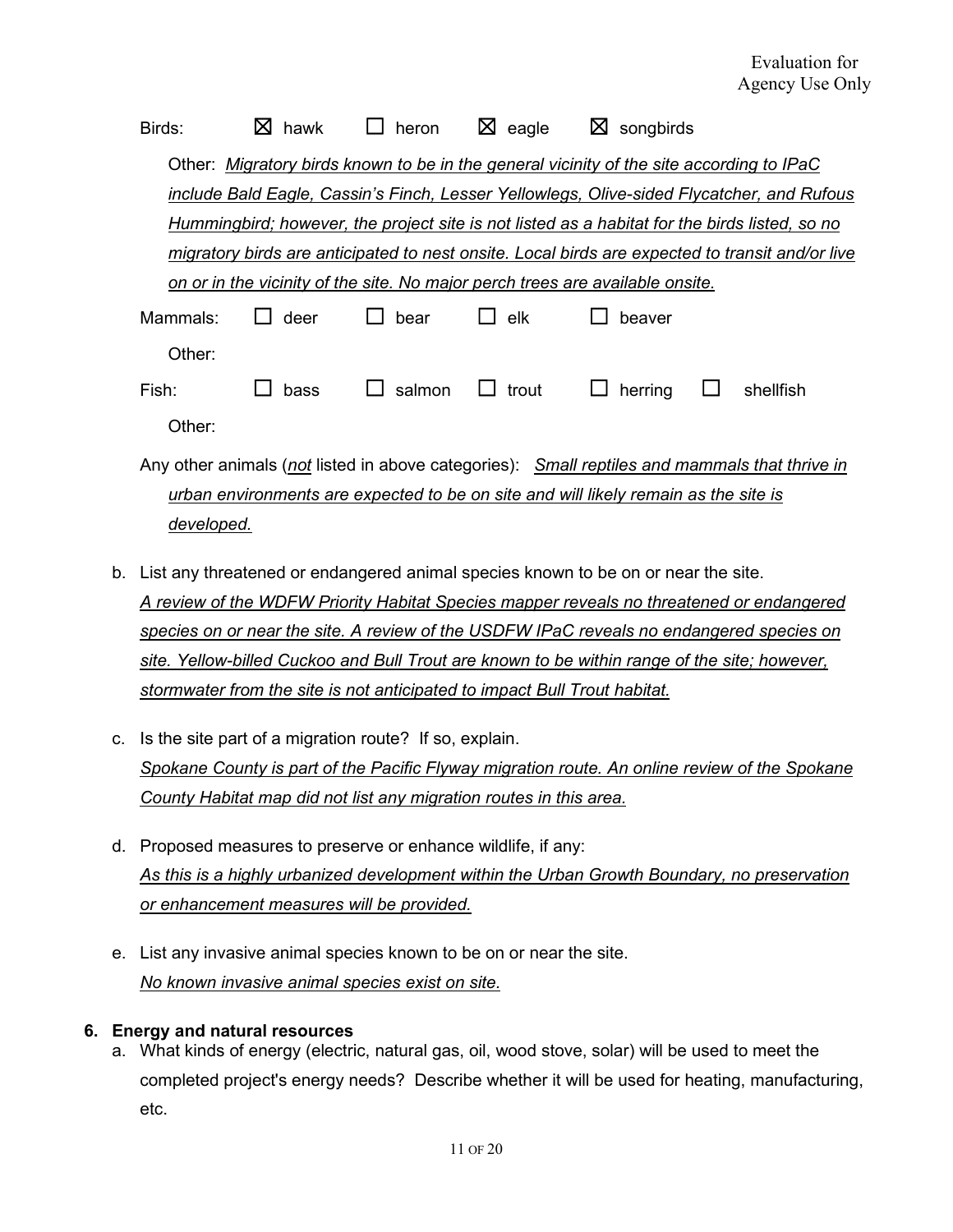*The proposed buildings on this site may use a combination of electricity and natural gas for heating and cooking. Solar energy may be used if installed separately.*

b. Would your project affect the potential use of solar energy by adjacent properties? If so, generally describe:

*No, as the project site is anticipated to follow code for max building height, and a building distance from the northern boundary. While some shadow may be generated, the length and duration of a shadow would not impede the collection of solar energy.*

c. What kinds of energy conservation features are included in the plans of this proposal? List other proposed measures to reduce or control energy impacts, if any: *All proposed buildings within this development will meet the Washington State Energy Code.* 

# **7. Environmental health**

a. Are there any environmental health hazards, including exposure to toxic chemicals, risk of fire and explosion, spill, or hazardous waste that could occur as a result of this proposal? If so, describe.

# *No environmental health hazards are known to be associated with this site or project.*

- (1) Describe any known or possible contamination at the site from present or past uses. *No known contamination exists on site.*
- (2) Describe existing hazardous chemicals/conditions that might affect project development and design. This includes underground hazardous liquid and gas transmission pipelines located within the project area and in the vicinity. *No existing hazardous chemicals or conditions are anticipated to affect the project.*
- (3) Describe any toxic or hazardous chemicals/conditions that might be stored, used, or produced during the project's development or construction, or at any time during the operating life of the project.

*Toxic or hazardous chemicals consistent with commercial land uses should be expected, including commercial grade cleaners as approved per OSHA requirements.*

- (4) Describe special emergency services that might be required. *No special emergency services are anticipated to be required.*
- (5) Proposed measures to reduce or control environmental health hazards, if any: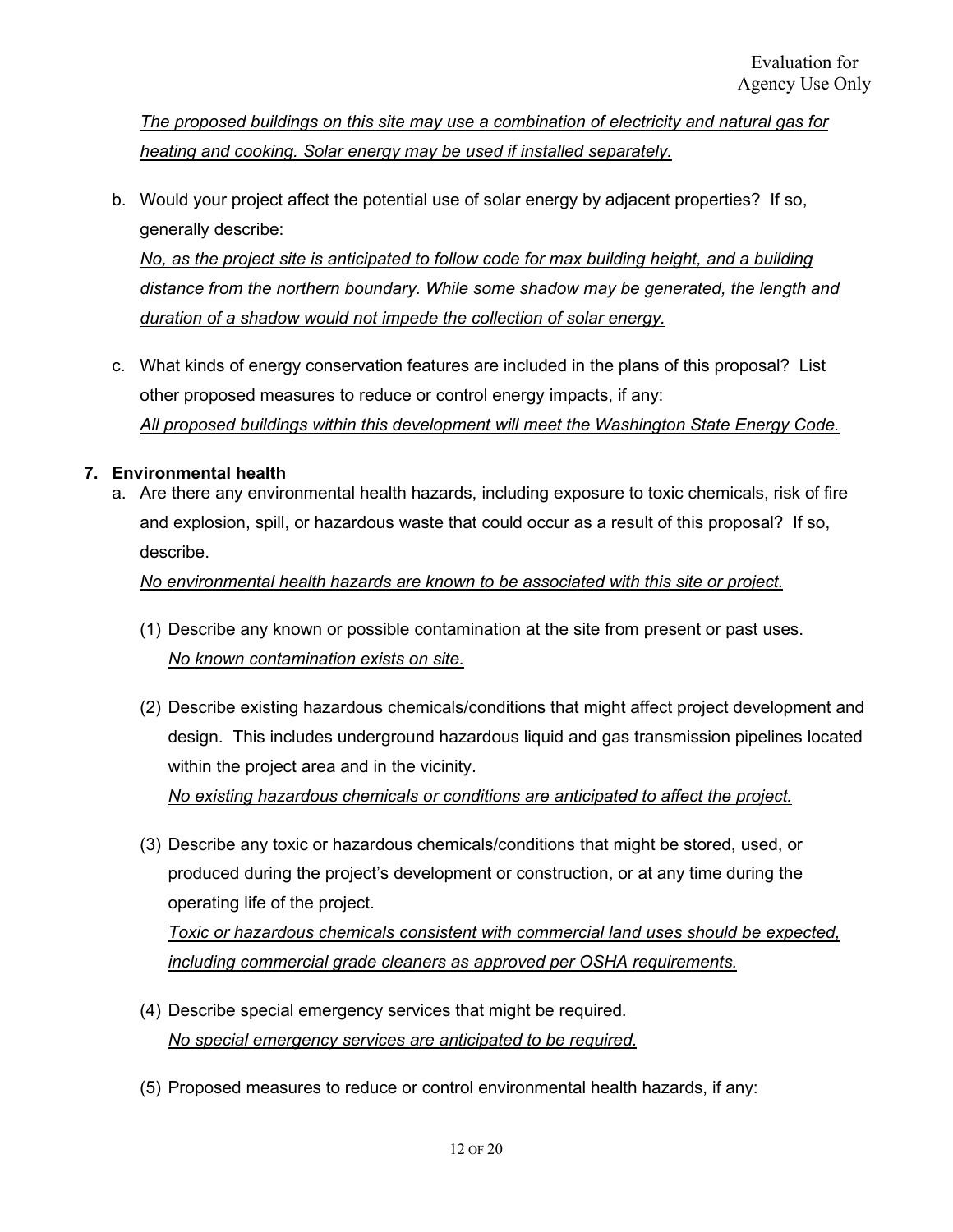*No measures are proposed to reduce or control environmental health hazards.*

- b. NOISE:
	- (1) What types of noise exist in the area which may affect your project (for example: traffic, equipment, operation, other)? *Traffic noise from surrounding streets has been observed. This noise is not anticipated to negatively affect the project.*
	- (2) What types and levels of noise would be created by or associated with the project on a short-term or a long-term basis (for example: traffic, construction, operation, other)? Indicate what hours noise would come from the site. *Short term noises would include continued construction noise, typical for grading and commercial construction processes. Long term, noises associated with a commercial site including automobile, delivery vehicles, tenants, customers, landscape maintenance and other noises typical of commercial sites will be expected.*
	- (3) Proposed measure to reduce or control noise impacts, if any: *Construction noises will be restricted to daytime hours in accordance with City Code.*

### **8. Land and shoreline use**

- a. What is the current use of the site and adjacent properties? Will the proposal affect current land uses on nearby or adjacent properties? If so, describe. *Currently the site is vacant, to the east and north are apartments, to the south is commercial and a mini-storage facility to the west is Regal Street, a post office and an apartment complex. This proposal is not anticipated to affect current land uses or adjacent properties in the long term.*
	- b. Has the project site been used as working farmlands or working forest lands? If so, describe. How much agricultural or forest land of long-term commercial significance will be converted to other uses as a result of the proposal, if any? If resource lands have not been designated, how many acres in farmland or forest land tax status will be converted to nonfarm or nonforest use? *No, the project site has not been known to be used as a working farmland or working forest land in the recent past.*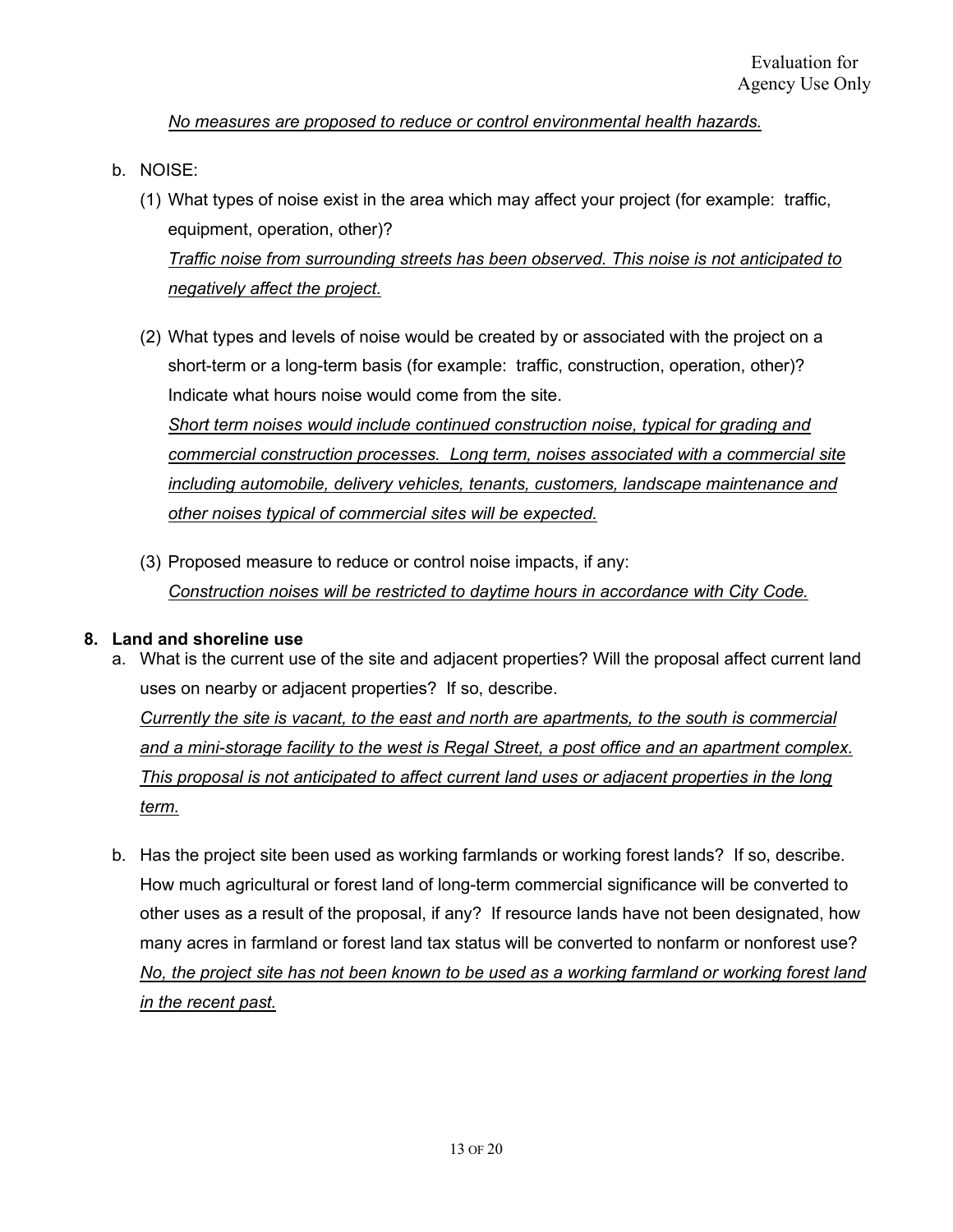- 1) Will the proposal affect or be affected by surrounding working farm or forest land normal business operations, such as oversize equipment access, the application of pesticides, tilling, and harvesting? If so, how: *No, the site will not affect or be affected by surrounding working farm or forest land normal business operations.*
- c. Describe any structures on the site. *No structures exist on site. A single-family residence and outbuildings were recently removed from the site and are still visible on satellite maps.*
- d. Will any structures be demolished? If so, which? *No structures will be demolished as no structures exist onsite.*
- e. What is the current zoning classification of the site? *The site is currently zoned CC2-DC.*
- f. What is the current comprehensive plan designation of the site? *The site is currently designated General Commercial.*
- g. If applicable, what is the current shoreline master program designation of the site? *There is no current shoreline master program designation of the site.*
- h. Has any part of the site been classified as a critical area by the city or the county? If so, specify. *No parts of the site have been classified as a critical area by the city or county.*
- i. Approximately how many people would reside or work in the completed project? *Approximately 145 individuals will reside in and 50 to 100+ individuals will work in the completed project. Should other phases develop residential type uses, this section may be updated via addendum.*
- j. Approximately how many people would the completed project displace? *No people will be displaced with this project.*
- k. Proposed measures to avoid or reduce displacement impacts, if any: *No measures are proposed as no impact is anticipated.*
- l. Proposed measures to ensure the proposal is compatible with existing and projected land uses and plans, if any: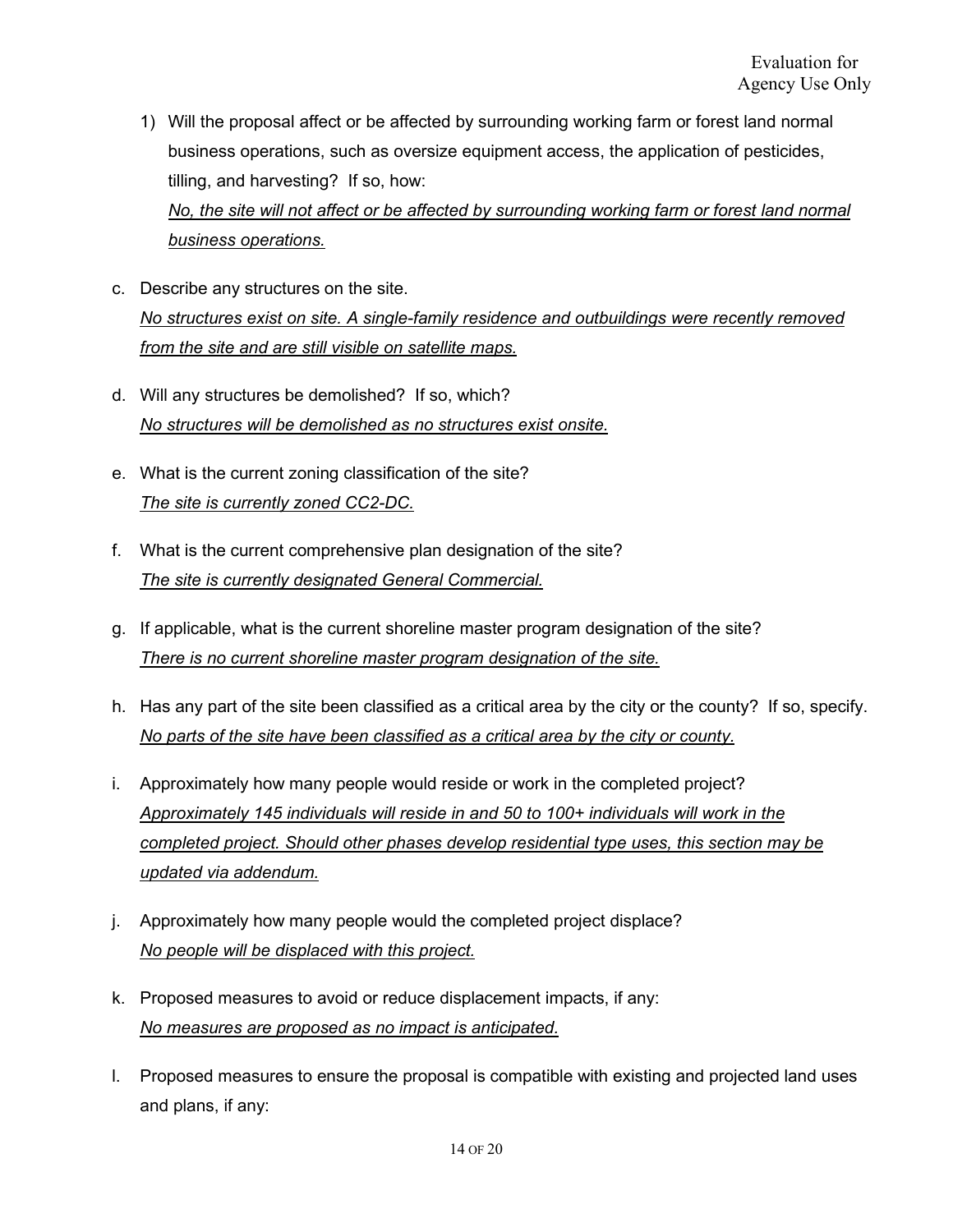# *No measures are proposed as the development is anticipated to be compatible with the surrounding land uses.*

m. Proposed measures to ensure the proposal is compatible with nearby agricultural and forest lands of long-term commercial significance, if any: *No measures are proposed as no impacts are anticipated.*

### **9. Housing**

a. Approximately how many units would be provided, if any? Indicate whether high, middle, or low-income housing.

*Approximately 145 beds would be provided with the construction of the assisted living facility.*

b. Approximately how many units, if any, would be eliminated? Indicate whether high-, middle- or low-income housing.

*No housing units will be eliminated with this project, however one has recently been eliminated.*

c. Proposed measures to reduce or control housing impacts, if any: *No measures are proposed as no impacts are anticipated.*

### **10. Aesthetics**

- a. What is the tallest height of any proposed structure(s), not including antennas; what is the principal exterior building material(s) proposed? *Maximum height as allowed by code, 50'. Exteriors may be one of the following or a combination; wood, brick, aluminum, lap siding (wood/concrete/vinyl) with cultured or natural stone, windows, doors, asphalt shingles or metal roofing, those materials common to construction within the Spokane Region.*
- b. What views in the immediate vicinity would be altered or obstructed? *Local views from street level would be altered.*
- c. Proposed measures to reduce or control aesthetic impacts, if any: *No measures are proposed to reduce or control aesthetic impacts, as no impacts are anticipated.*

### **11. Light and Glare**

a. What type of light or glare will the proposal produce? What time of day would it mainly occur? *The site will be a commercial site, sufficient light for nighttime citizen safety as well as pedestrian travel around and through the site will be provided. Additionally, all internal spaces*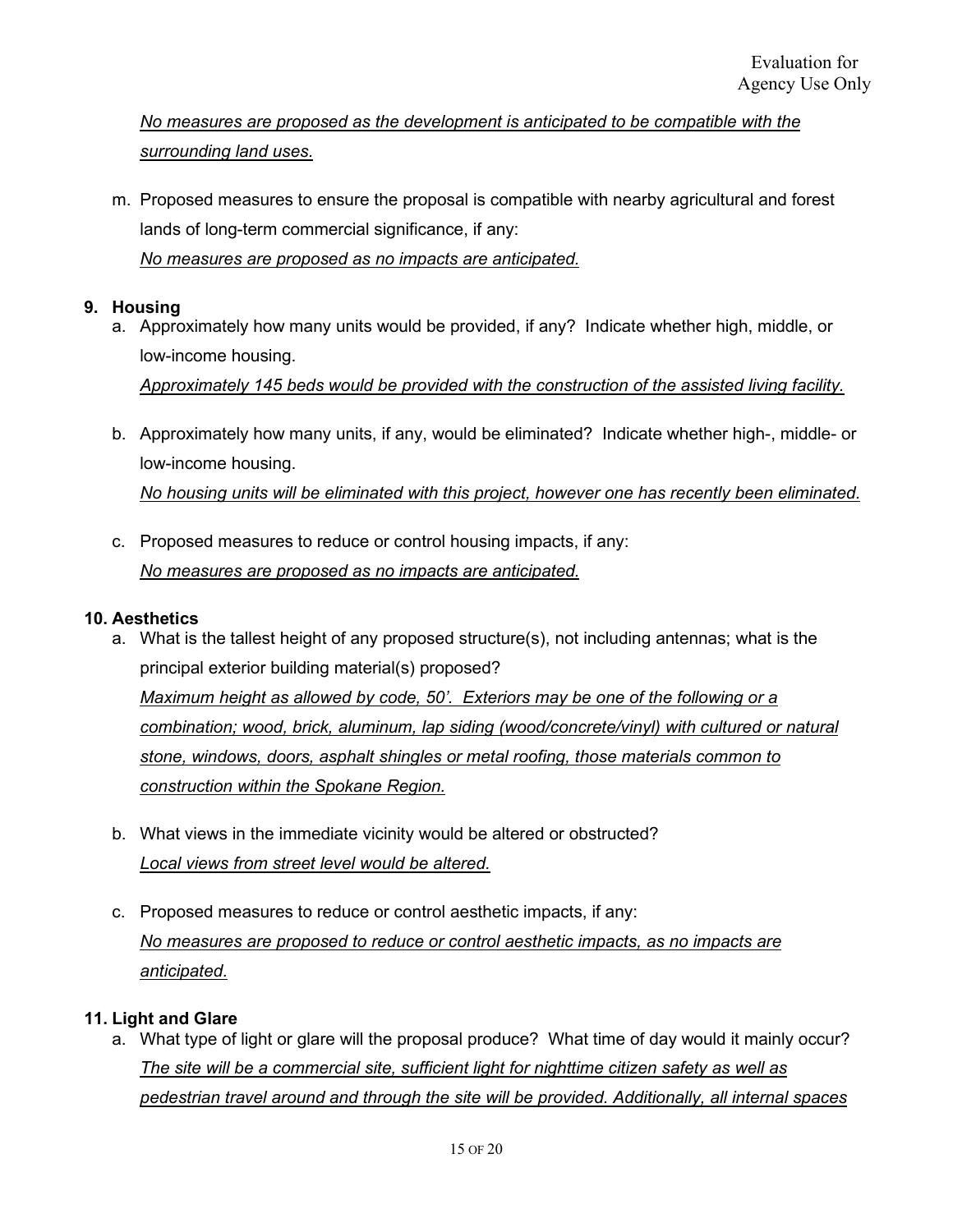*will be lit, so spill over light from the interior spaces would be anticipated. All light levels produced would be at or below the requirements for foot candles at the property or rights of way lines.*

- b. Could light or glare from the finished project be a safety hazard or interfere with views? *No, as proposed, parking lot illumination will meet the appropriate foot candle requirements at all boundaries.*
- c. What existing off-site sources of light or glare may affect your proposal? *No existing off-site sources of light or glare are anticipated to affect this proposal.*
- d. Proposed measures to reduce or control light and glare impacts, if any: *Height and wattage as well as cut-off types for parking lot lights, pedestrian level lights will be*  low and down cast, interior lighting will be screened by landscaping and amenities around the *buildings, parking and other site amenities.*

### **12. Recreation**

- a. What designated and informal recreational opportunities are in the immediate vicinity? *Directly to the north, approximately 1700 feet, are the City playfields at Regal and Palouse intersection. Further to the south, approximately 4,000 feet, is the County South Side Aquatic Center.*
- b. Would the proposed project displace any existing recreational uses? If so, describe. *No displacement of existing recreational uses is anticipated.*
- c. Proposed measures to reduce or control impacts on recreation, including recreation opportunities to be provided by the project or applicant, if any: *No measures are proposed to reduce or control impacts on recreation as no impacts are anticipated.*

# **13. Historic and cultural preservation**

a. Are there any buildings, structures, or sites, located on or near the site that are over 45 years old listed in or eligible for listing in national, state, or local preservation registers located on or near the site? If so, specifically describe. *No buildings, structures, or sites located on or near the project location are listed in or eligible for listing in preservation registers. The project site has property inventory 4688746887 on the*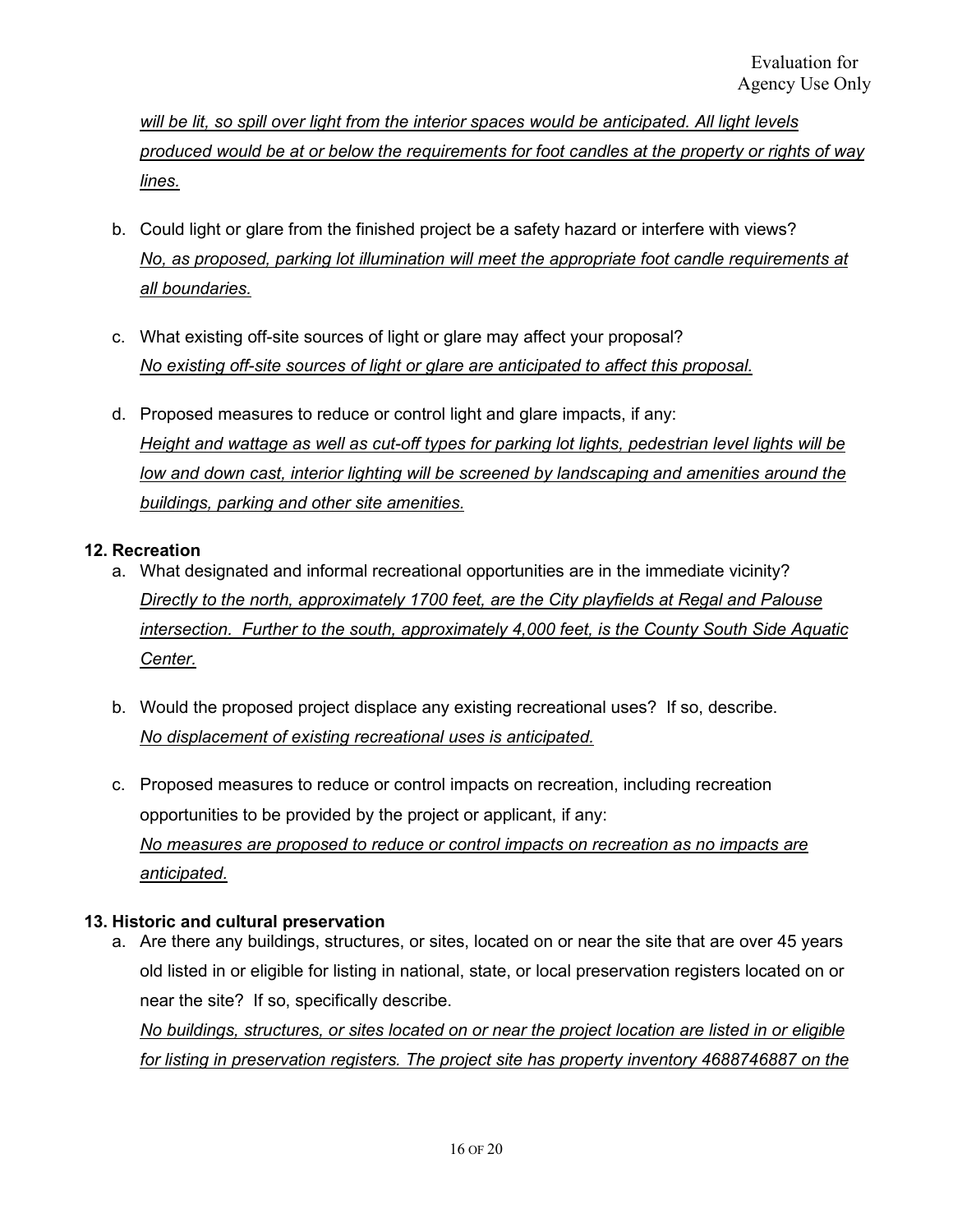# *WISAARD site with no determination of eligibility. Additionally, as noted all structures have been previously removed.*

b. Are there any landmarks, features, or other evidence of Indian or historic use or occupation? This may include human burials or old cemeteries. Are there any material evidence, artifacts, or areas of cultural importance on or near the site? Please list any professional studies conducted at the site to identify such resources.

*No known landmarks or features exist on or near the project site.*

- c. Describe the methods used to assess the potential impacts to cultural and historic resources on or near the project site. Examples include consultation with tribes and the department of archaeology and historic preservation, archaeological surveys, historic maps, GIS data, etc. *A DAHP WISAARD GIS search was used to review the site for potential impacts to historic resources.*
- d. Proposed measures to avoid, minimize, or compensate for loss, changes to, and disturbance to resources. Please include plans for the above and any permits that may be required. *Because of the presence of shallow basalt and the highly disturbed nature of the site, no measures are proposed as no impacts are anticipated.*

### **14. Transportation**

- a. Identify public streets and highways serving the site or affected geographic area and describe proposed access to the existing street system. Show on site plans, if any. *Pedestrian access to the site will be primarily from all surrounding sidewalks consistent with the CC2-DC zone, with automobile access via a series of driveways with access to 53rd Avenue, Fiske Street, 55th Avenue and Regal Street.*
- b. Is site or affected geographic area currently served by public transit? If so, generally describe. If not, what is the approximate distance to the nearest transit stop. *Yes, Regal Street, Route 4 is adjacent to the site, stop locations are within several hundred feet of the site.*
- c. How many additional parking spaces would the completed project or non-project proposal have? How many would the project or proposal eliminate? *The project site has no parking spaces. The assisted living facility is anticipated to create approximately 76 regular parking spaces and 3 ADA spaces, for a total of 79 parking spaces. Future projects to the west are anticipated to create additional parking spaces that will meet*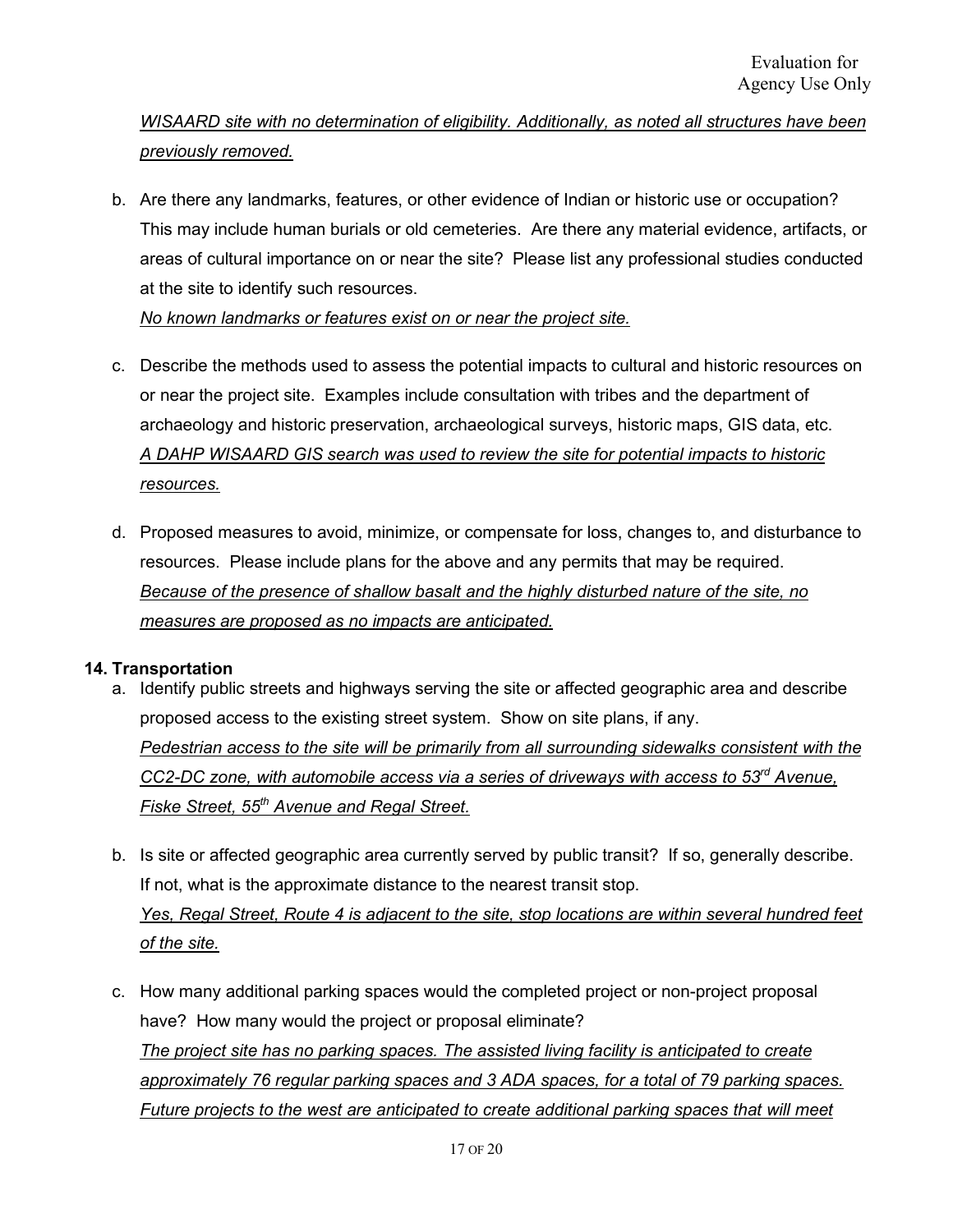*their needs and City of Spokane standards appropriately, it should be assumed that an additional 100+/- parking spaces for the remaining lots might be created with future projects.*

- d. Will the proposal require any new or improvements to existing roads, streets, pedestrian, bicycle or state transportation facilities, not including driveways? If so, generally describe (indicate whether public or private). *No new roads are proposed with this project. Improvements to 55th Avenue and improvements and street widening to 53rd Avenue will be completed as required.*
- e. Will the project or proposal use (or occur in the immediate vicinity of) water, rail or air transportation? If so, generally describe. *The project does not propose to use water, rail, or air transportation to or from the site.*
- f. How many vehicular trips per day would be generated by the completed project or proposal? If known, indicate when peak volumes would occur and what percentage of the volume would be trucks (such as commercial and non-passenger vehicles). What data or transportation models were used to make these estimates? (Note: to assist in review and if known, indicate vehicle trips during PM peak, AM Peak, and Weekday (24 hours).

*The subject properties are anticipated to generate a combined total of approximately 195 AM peak hour trips, 261 PM peak hour trips, and 3,029 ADT. The assisted living facility is anticipated to generate approximately 28 AM peak hour trips, 38 PM peak hour trips, and up to 377 ADT. The lots to the west are anticipated to be retail properties and generate approximately 167 AM peak hour trips, 223 PM peak hour trips, and up to 2,652 ADT. Please see the Trip Generation and Distribution Letter for this project.*

- g. Will the proposal interfere with, affect or be affected by the movement of agricultural and forest products on roads or streets in the area? If so, general describe. *No, this proposal is not anticipated to affect nor be affected by the movement of agricultural and forest products on roads and streets in the area.*
- h. Proposed measures to reduce or control transportation impacts, if any: *The City of Spokane is an impact fee city; therefore, appropriate impact fees to mitigate project impacts will be paid at time of building permit.*

### **15. Public services**

a. Would the project result in an increased need for public services (for example: fire protection, police protection, public transit, health care, schools, other)? If so, generally describe.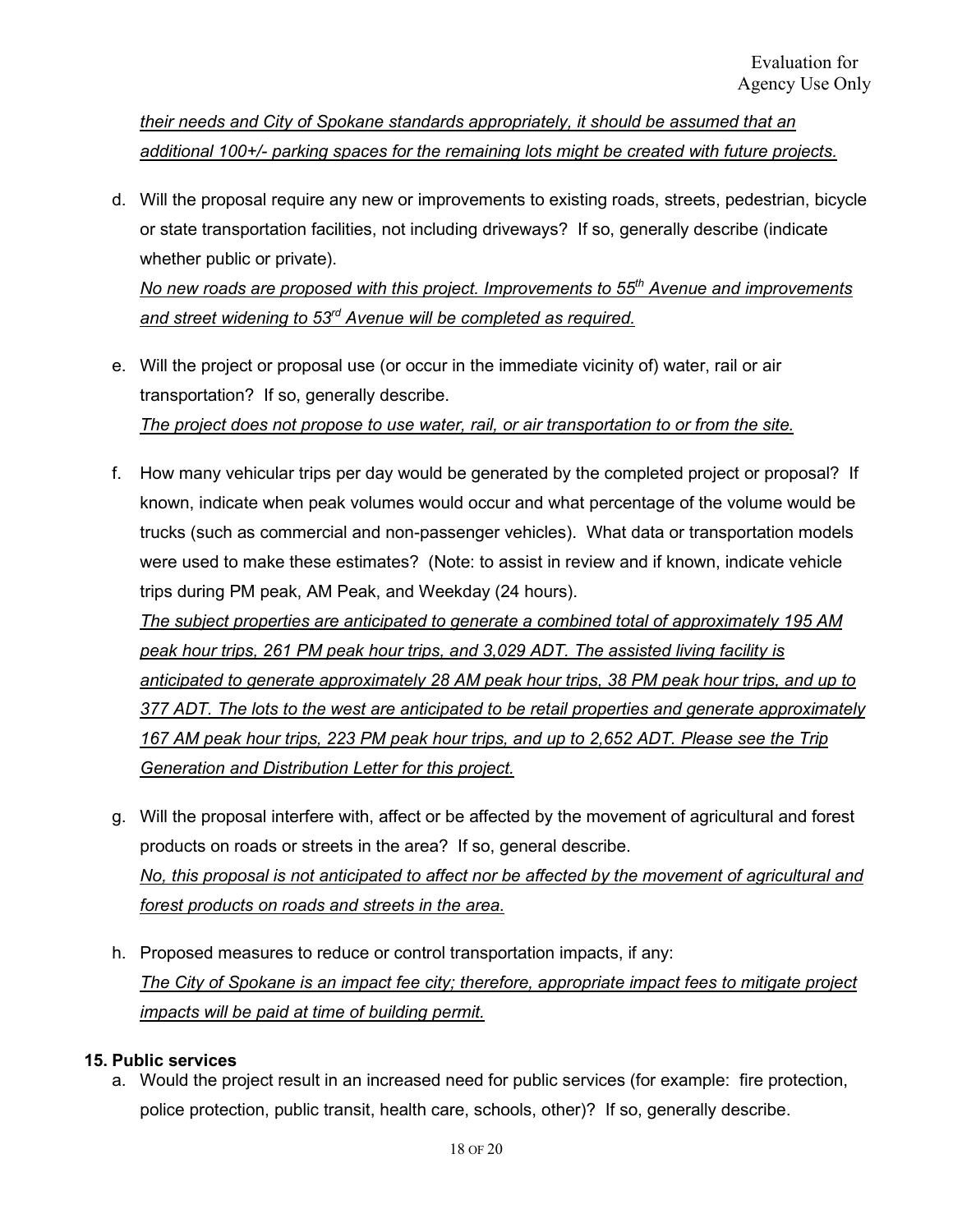*Yes, however, as an infill development, we do not believe this project will negatively impact the public services below an acceptable level of service nor beyond the services' ability to selfregulate per the Comprehensive Plan.*

b. Proposed measures to reduce or control direct impacts on public services, if any: *No measures are proposed to reduce impact on public services as no significant impact is anticipated.*

#### **16. Utilities**

a. Check utilities currently available at the site:

|                      | $\boxtimes$ electricity $\boxtimes$ natural gas                       | $\boxtimes$ water | $\Box$ refuse service |
|----------------------|-----------------------------------------------------------------------|-------------------|-----------------------|
|                      | $\boxtimes$ telephone $\boxtimes$ sanitary sewer $\Box$ septic system |                   |                       |
| Other: <b>Answer</b> |                                                                       |                   |                       |

b. Describe the utilities that are proposed for the project, the utility providing the service, and the general construction activities on the site or in the immediate vicinity which might be needed: *The project site will be served by the following:*

*Electricity: Avista Natural Gas: Avista Water: City of Spokane Telephone: Centurylink Sewer: City of Spokane*